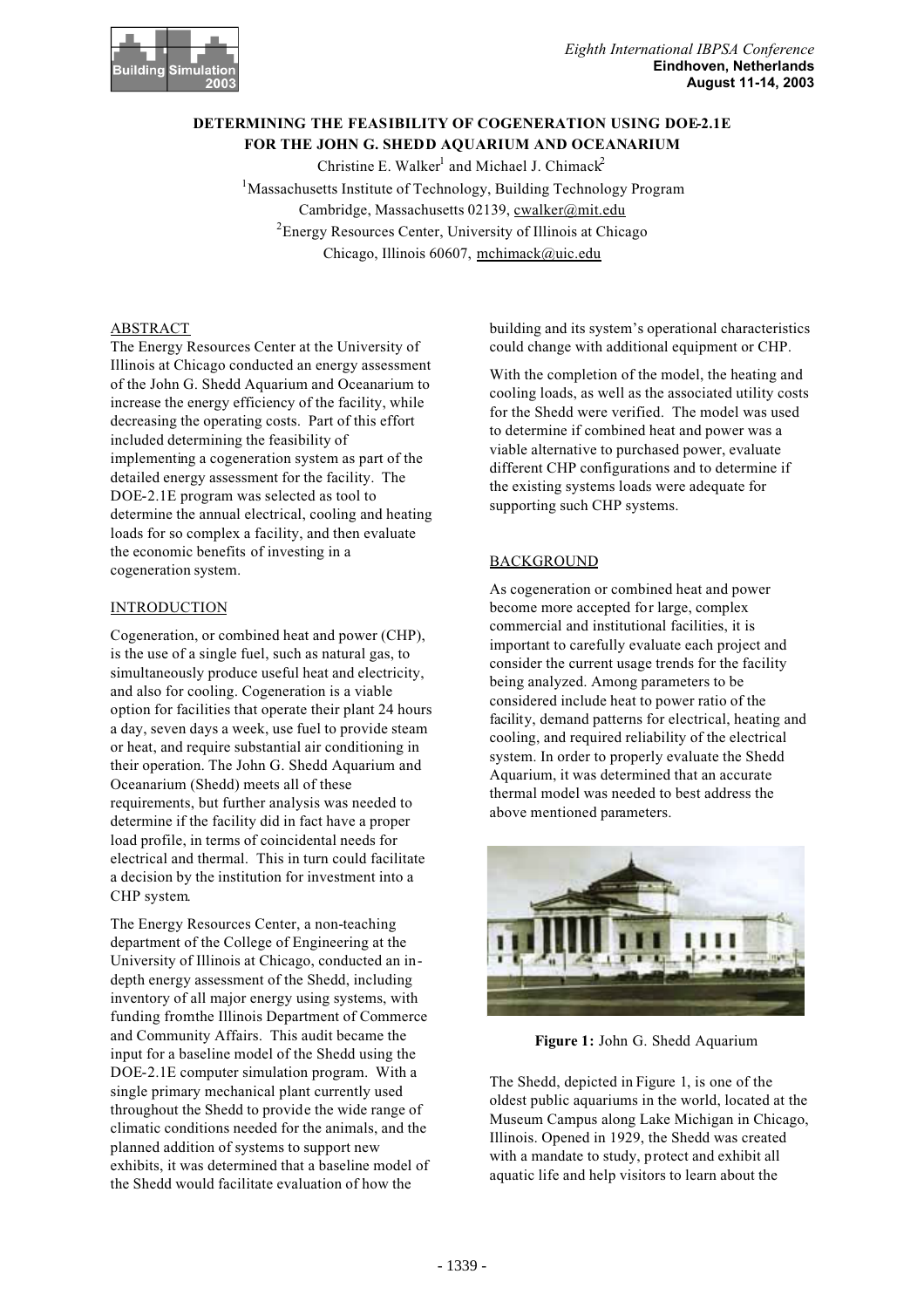natural world. Housed in a classical Greek-inspired Beaux Arts structure, the Shedd quickly became a sensation, attracting more than 4.6 million visitors in 1931 alone.

In the last decade, the venerable institution has undergone extensive restoration. Today, more than 6,000 fishes, reptiles, amphibians, mammals and invertebrates of approximately 750 different species are on display at Shedd. Much of this work was spurred by the overwhelming success of the latest addition to Shedd Aquarium, the Oceanarium, completed in 1991, bringing the total square footage of the facility to 395,000 (36,700  $m<sup>2</sup>$ ). The layout of the Shedd facility, the original octagon and the curvilinear Oceanarium, is shown in Figure 2.



**Figure 2:** Shedd First Floor

Data for the DOE-2.1E simulation model was collected during a multiple day assessment of the Shedd facility. Included in the assessment were a detailed lighting survey as well as inventory and mapping of the facility's mechanical systems. Since there are many climate types that have to be simulated for the variety of habitats that the species require, an accurate account of space conditions was important.

The Aquarium complex contains 395,000 square feet of floor area  $(36,700<sup>m</sup>)$ . The complex consists of the original Aquarium building  $(225,000 \text{ ft}^2, \text{ or }$ 20,900 m<sup>2</sup>) and the Oceanarium (170,000 ft<sup>2</sup>, or 15,800  $m<sup>2</sup>$ ) with additions, such as the New Philippines Shark and Coral building that will open in the fall of 2003. In Table 1, the total area dedicated to animals and support of animals is 34% of the building area. This includes office spaces, labs, veterinary services and other animal support spaces.

|  | Table 1: Shedd Area Breakdown |  |
|--|-------------------------------|--|
|--|-------------------------------|--|

| Space      | Area $(\text{ft}^2)$ | Area $(m^2)$ | $%$ of     |
|------------|----------------------|--------------|------------|
|            |                      |              | total area |
| Animals    | 54,000               | 5,000        | 14%        |
| Support    | 80,000               | 7,400        | 20%        |
| Mechanical | 82,000               | 7,600        | 21%        |
| Public     | 179,000              | 16,600       | 45%        |
| Total      | 395,000              | 36,700       | 100%       |

## SIMULATION

In order to evaluate the facility for cogeneration, information regarding the electrical, heating and cooling requirements for the Shedd was needed. It was determined that the most accurate way to predict this was to create a thermal model of the building using DOE-2.1E.

Using the data collected during the assessment, as well as additional input from the facility managers, the model was created. It was necessary to provide as accurate a representation of how the facility operates as possible. Details such as using the layers command to obtain a more accurate portrayal of the building envelope system, and dividing the occupancy schedule for visitors into four groups, due to the variance of occupancy throughout the year. The facility was broken down into 40 zones based on temperature control, orientation, schedules, and type of HVAC equipment. The Shedd, with its current facility equipment and operations, was modeled as the baseline case. The cogeneration case was created, by changing the plant for the Shedd, and then modified by adjusting the natural gas costs.

## **Schedules**

Scheduling was an important factor in modeling the Shedd. Obtaining an accurate portrayal of the visitors schedule was important, in the tight climate controls required by the animals, and the added thermal loads varying depending on the number of people in a given space.

The Shedd has records of the number of visitors on a month-to-month basis. Based on that information and facility manager input; an accurate representation of the visitor schedule was created. The Shedd sees the highest percentage of visitors in July and August, and the least in January through March. The occupancy schedule for the public was then divided into four groups, to represent this detail.

### Space Types

Since the Shedd has many large volume spaces, with multiple story heights, it was important to define these upper areas as volumes of air, rather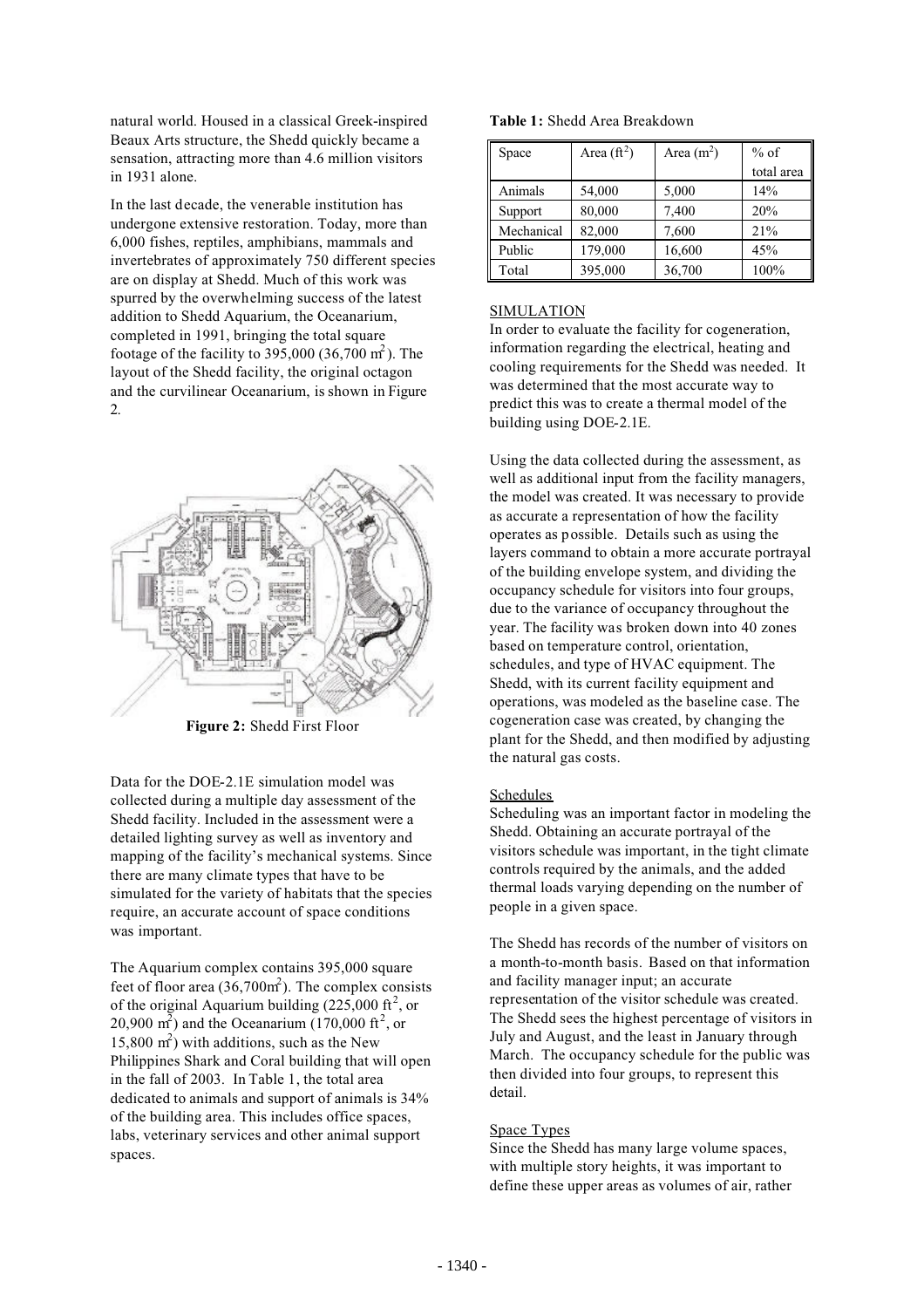than a well-mixed space, as would be the case if it were modeled as one large volume. Next -to commands were used in order to make the model more accurate, particularly for the relatively open floor plan that exists at the Shedd.

Though there are many different space types, for the DOE-2.1E simulation model, they were simplified. There are three main space types defined for the model. These include the public space, animal areas, and work/support space. The space types were created based on occupancy schedule and density, lighting schedule and density, and plug load schedule and density. The public space has specific operating hours and temperatures of 21ºC (70ºF). The animal space has year round operating schedules for climate control with temperatures usually around 10ºC (50ºF), but varying depending on requirements of each species. The work/support spaces for staff have longer daily operating schedules than the general public spaces, but maintain temperatures of 21ºC (70ºF). Sample operating temperatures for a few of the animal and public spaces is provided in Table 2.

|  |  |  |  | Table 2: Sample Shedd Operating Temperatures |
|--|--|--|--|----------------------------------------------|
|--|--|--|--|----------------------------------------------|

|             | <b>Set Point Temperatures</b>                     |          |  |  |
|-------------|---------------------------------------------------|----------|--|--|
|             | Air $^{\circ}$ C ( $^{\circ}$ F)<br>Water °C (°F) |          |  |  |
| Dry Holding | 24 (75)                                           |          |  |  |
| Dolphins    | 21 (70)                                           | 12.8(55) |  |  |
| Penguins    | 40(4.5)                                           | 50 (10)  |  |  |
| Amazon      | 24 (75)                                           | Varies   |  |  |
| People      | $20-25(68-77)$                                    |          |  |  |

## Envelope

Typical walls enveloping the Aquarium building consist of gypsum board, hollow clay tile, preformed mineral board insulation, heavyweight concrete block and marble facing. The Oceanarium walls consist of heavyweight concrete block; expanded polystyrene board insulation, and marble facing. The windows throughout 90% of the complex have been retrofitted. The retrofitted windows are metal framed, with green tinted double-insulated glazing. The non-retrofitted windows are metal framed with single glazing. Windows that have not been retrofitted are located in storage or mechanical equipment rooms. The flat roof on the Aquarium building is composed of multiple layers of built-up roofing: lightweight concrete and preformed roof insulation supported by a metal skeletal structural system. The flat roof over the Oceanarium consists of built-up roofing, wood decking, and preformed roof insulation supported by a massive steel truss system.

## HVAC Systems and Zoning

The spaces in the DOE-2.1E model were characterized by not only space type, but by the type of system that served the area. Often several HVAC units are required to condition some of the large volume spaces to their required temperatures. These were combined, and modeled as one large system for that particular space.

The Shedd facility is conditioned primarily during occupied and visiting hours, as shown in Table 3, though animal areas are conditioned to the required climate twenty four hours a day, seven days a week. Both the general public building operating schedule, as well as the heating, ventilation and air conditioning (HVAC) equipment schedule for the facility are provided. This table does not reflect the equipment specifically for the animal areas.

|        | General Building  |                   | General HVAC      |                       |
|--------|-------------------|-------------------|-------------------|-----------------------|
|        | Public            |                   | Operating         |                       |
|        | Schedule          |                   | Schedule          |                       |
|        | Wkend<br>Wkday    |                   | Wkday             | Wkend                 |
| Opens  | $9:00$ am         | $9:00$ am         | $6:30$ am         | $6:30$ am             |
| Closes | $6:00 \text{ pm}$ | $6:00 \text{ pm}$ | $6:00 \text{ pm}$ | $6:00 \text{ pm}$     |
| Total  | 9 hours           | 9 hours           |                   | 11.5 hours 11.5 hours |
| hours  |                   |                   |                   |                       |

**Table 3:** Shedd Operating Schedules

Conditioning the work space, exhibit space, and animal space in the building cannot necessarily be separated, so the entire building is conditioned during working hours from 6:30 AM to 6:00 P.M. However, cooling water for the penguins and other local life support systems run 24 hours a day, 7 days a week as needed. During the heating season, the building follows the same schedule; with the building heating system being turned on at 6:30 A.M. and shut off at 6 P.M. In general, the animal space is always conditioned 24 hours a day, 7 days a week; the animals get the conditions they require at all times.

A typical primary hot water/cold water loop provides the heating and cooling for the facility. The three chillers defined in the plant all serve the chilled water loop. The chilled water system serves 24 air-handling units as well as heat exchangers used to cool exhibit pond water. Hot water is generated at 90.5 -98.9ºC (195-210ºF) by the installed boilers for use in the primary hot water loop. For the secondary hot water loop, hot water is circulated through heat exchangers, and then pumped throughout the building to be used in the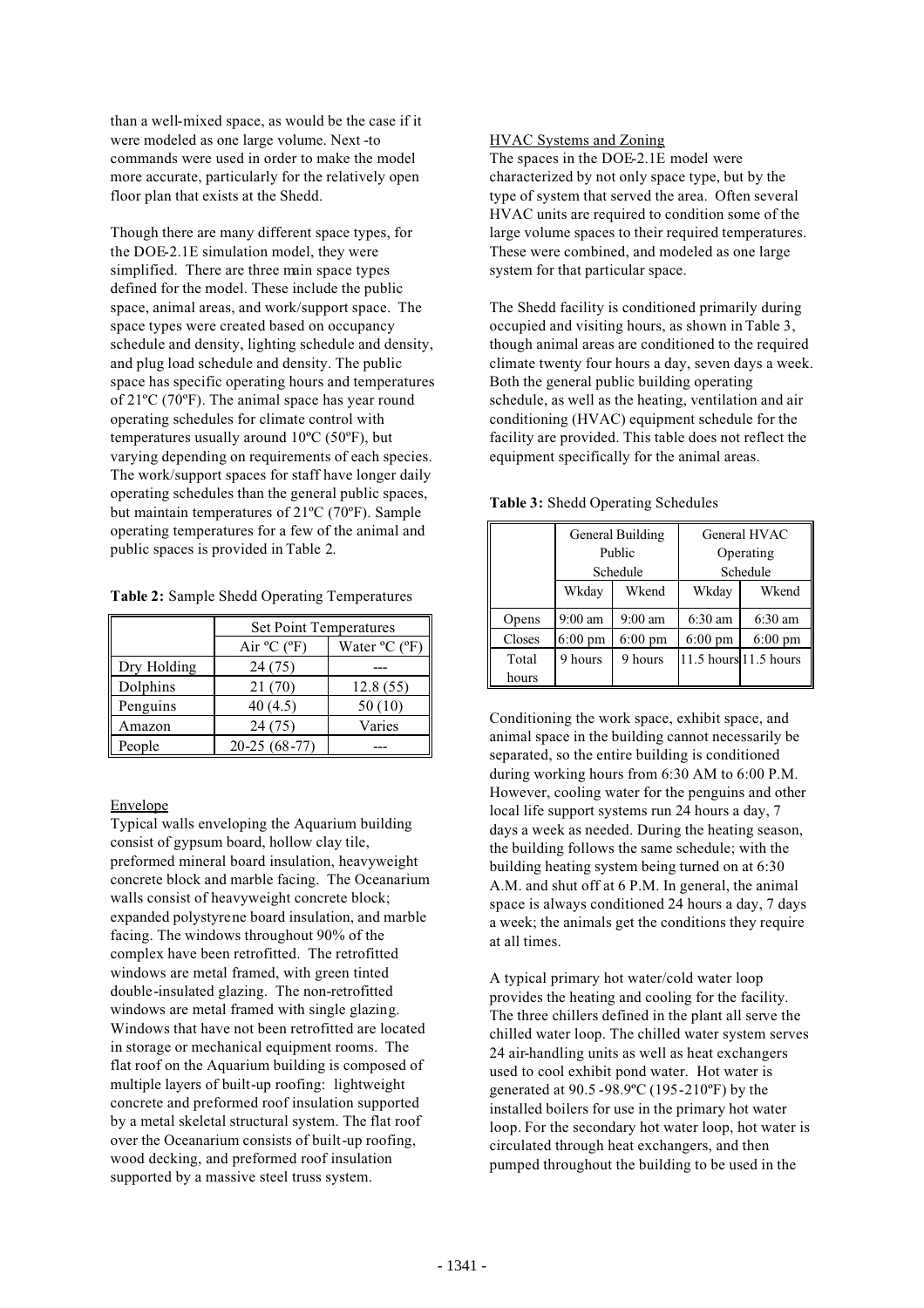air-handling units, unit heaters, and a few fin-tube radiant heaters.

## Plant-Baseline Case

The DOE-2.1E model included the current plant, which is made up of three main chillers, two of which are run at a time and four natural gas-fired, hot water boilers.

#### Plant-Cogeneration Case

The cogeneration plant created in DOE-2.1E for the Shedd was a simple configuration, which operates during energy peak purposes, described following Economics section. During that peak period, the cogeneration plant operates at its maximum output, tracking both electrical and thermal requirements. An absorption chiller recovers the heat rejected by the generators, while a centrifugal chiller serves to help balance the thermal with electrical loads. Recovered heat from the generators is used for space heating, with a hot water generator as a supplemental source.

### Economics

The Shedd provided two years worth of natural gas and electric utility data, which was used to create the rate structure for both natural gas and electricity. An accurate rate input was important, particularly for evaluating the cogeneration model, as the natural gas rates are broken down into block charges, while electricity has peak and off peak charges. Energy (kWh) peak hours are from 9:00am to 10:00 pm on Weekdays, while the off-peak rates apply to hours outside of peak hours, as well as weekends and holidays. Demand peak hours are from 9am to 6pm on weekdays. The same rate structure applies as for energy. Both the electric and natural gas rates are presented below in Table 4 and Table 5.

## **Table 4:** Natural Gas Charges

|             | First 100 | <b>Next 4.900</b> | Over 5,000 |
|-------------|-----------|-------------------|------------|
|             | therms    | therms            | therms     |
| Natural Gas | \$0.58979 | \$0.45826         | \$0.3505   |

## **Table 5:** Electric Charges

|        | Peak<br>(S/kWh) | Off-Peak<br>(S/kWh) | Demand<br>(S/kW) |
|--------|-----------------|---------------------|------------------|
| Summer | \$0.05172       | \$0.02273           | \$16.41          |
| Winter | \$0.05172       | \$0.02273           | \$12.85          |

## ANALYSIS

After creating the model, the following results were obtained from the Shedd DOE-2.1E model. The

findings are presented in several sections starting with an overall energy usage breakdown by enduse. Then more detailed analysis of the heating, cooling, and electrical loads, and utility costs is presented.

## Energy Use

The Shedd has an interesting load profile, which is unique to this particular facility type. Due to the requirements of the animals that inhabit the facility, there is a substantial base load, particularly cooling and electrical. The heating load is primarily due to space heating, with some amount required to generate hot water for the facility. In the natural gas usage breakdown, shown in Figure 3, the hot water usage makes up 44% of the total natural gas load. This is due to the bathrooms, showers and a small number of tanks that do require hot water.



**Figure 3**: Shedd Natural Gas Usage Profile

The electrical usage by the Shedd is separated into the major end-uses in Figure 4. The Misc. Equipment is made up of various equipment loads as defined for the space condition, as well as the life support process loads. These loads are for all plug load equipment required to sustain animal life. For work areas within the Shedd, these loads are quite high, while in the visitor areas, they are usually much lower. This helps to explain its large percentage of the entire electrical energy usage.



**Figure 4**: Shedd Electric Usage Profile

Supplemental cooling is only required during the summer months due to the outdoor temperatures and air-conditioning for offices and public spaces.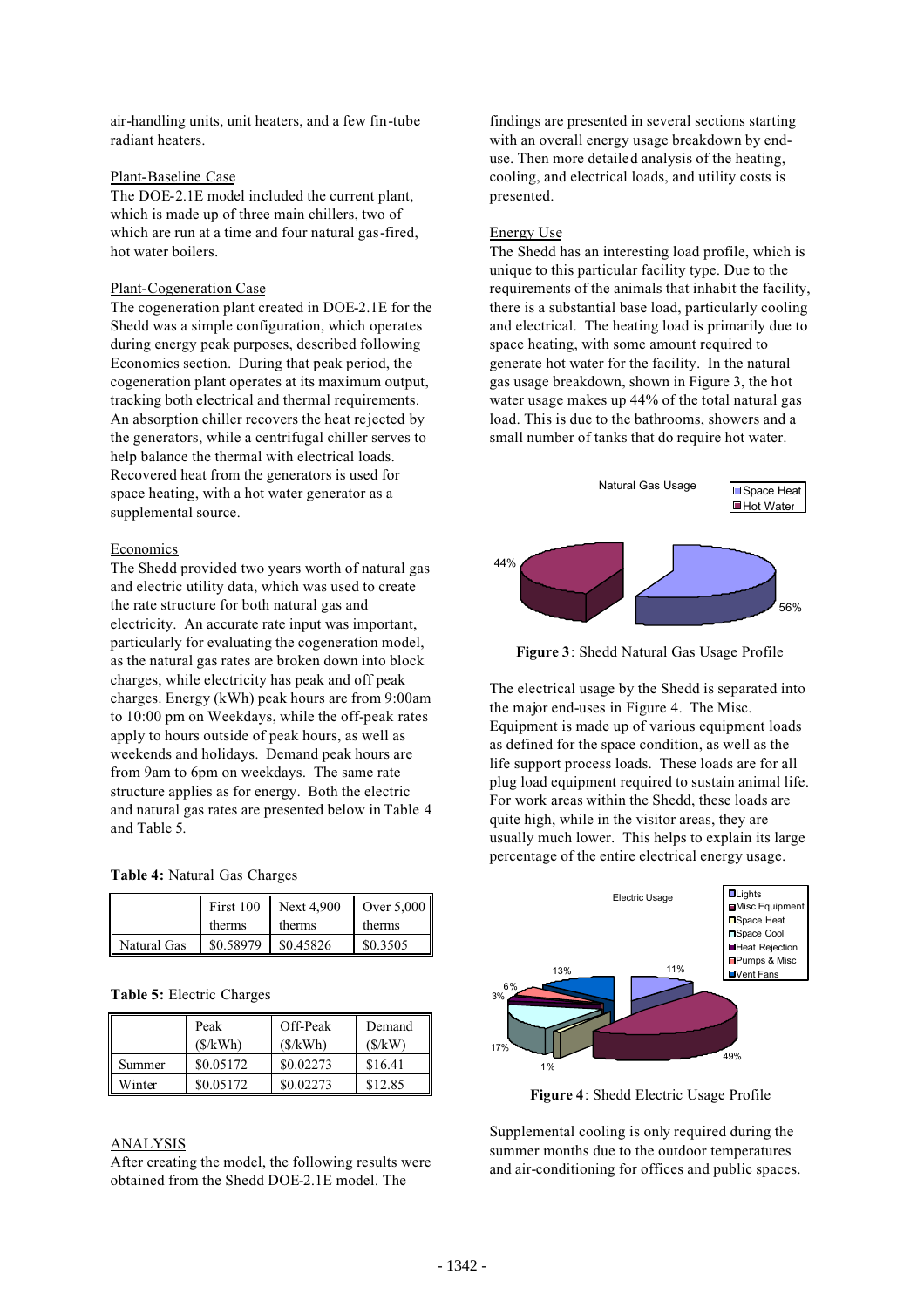The animal environments maintain the same conditions year round. The heating load goes to zero during the summer months, as no space heating is required within the facility.

With this model, it was found that cooling and heating demands occurred at the same time for part of the year. Heating energy in this case does not include heat for domestic hot water supply. Figure 5 shows the cooling energy, heating energy and electrical energy on a monthly basis for a typical year at the Shedd. This clearly shows the flat usage trend for the electrical consumption, the bell curve for the cooling energy, and the inverse curve for heating energy. Electrical consumption was converted to millions of British Thermal Units (MMBtu) for this comparison.



This data was broken down in to the electrical, heating and cooling loads in kilowatts for the year to show the significant loads occurring during the peak hours as defined by the electricity provider. The monthly fluctuations in load for electric load, cooling load, and heating load for a typical day in each month is presented in Figures 6, 7, and 8. These charts are also useful in visualizing the base electrical, cooling and heating load for the facility.



**Figure 6**: Shedd Monthly Electrical Loads



**Figure 7**: Shedd Monthly Cooling Loads



**Figure 8**: Shedd Monthly Heating Loads

Next the load factors for heating energy, cooling energy, and electrical energy were calculated. Load factors relate peak demands to the average demand for the facility so that the magnitudes of the energy requirements can be obtained.

The load factor can be calculated using the following equation:

Load Factor= Total Annual Usage/8,760 Annual Peak Demand

This load factor is important in that if a similar facility to the Shedd were being evaluated, that the numbers for electric load factors should be similar, no matter the geographic location. Location should adjust the amount of supplemental heating and cooling that the facility would require. Since these load factors are similar despite geographic location, the load factors show that it is in fact the cost of electricity and natural gas that will be the driving force in determining whether cogeneration is feasible for a particular facility. The Shedd model was used at different locations throughout the United States in order to prove this theory, and the results for the heating, cooling, and electrical loads are provided in Table 6.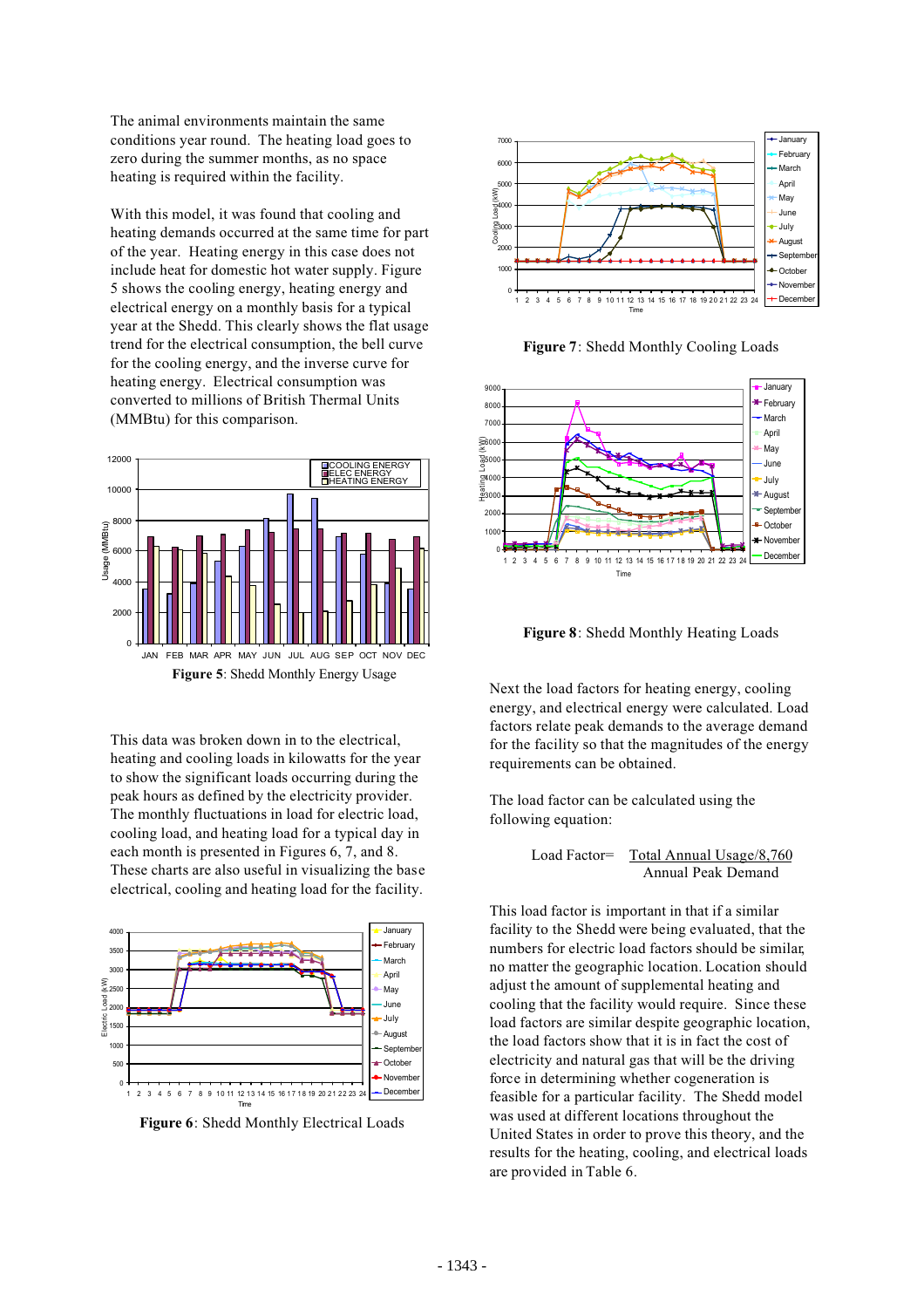|               | Heating | Cooling | Electric |
|---------------|---------|---------|----------|
|               | Energy  | Energy  | Energy   |
| Chicago       | 0.19    | 0.30    | 0.63     |
| <b>Boston</b> | 0.23    | 0.27    | 0.62     |
| Albuquerque   | 0.22    | 0.30    | 0.63     |
| Fort-Worth    | 0.20    | 0.34    | 0.62     |
| Houston       | 0.22    | 0.36    | 0.62     |
| Seattle       | 0.33    | 0.27    | 0.64     |
| Tampa         | 0.25    | 0.39    | 0.63     |

**Table 6:** Load Factors for U.S. Cities

Since the Shedd does operate on a time of use rate, with higher rates for on-peak usage and lower rates for off-peak energy usage, the operation of the cogeneration plant was inputted to reflect this. The

cogeneration plant operates from 9 am to 10 pm at maximum output of the generators during this time. The cogeneration model for the Shedd was able to meet 94.3% of the electrical loads for the facility during peak hours, while providing waste heat for space heating and cooling.

Since it was determined that it is the utility costs that significantly impact the decision to invest in a cogeneration plant, the cogeneration DOE-2.1E model was re -run using higher natural gas prices in order to determine the breakeven point, or the point at which it would no longer be economically beneficial to operate a cogeneration facility. This was done by keeping the electric rates the same, and raising the natural gas costs by \$0.50/therm. The baseline case, which represents the current operation of the Shedd, is compared with the simple cogeneration case, using several different natural gas costs in the cogeneration cases. The costs of electricity and natural gas, as well as the total utility cost per year are presented in Table 7.





**Table 7:** Cogeneration Evaluation Based on Natural Gas Cost

|                                        | Natural Gas                | Electricity           | <b>Total Utility</b>      |
|----------------------------------------|----------------------------|-----------------------|---------------------------|
|                                        | Cost(S/yr)                 | Cost(S/yr)            | $Costs$ ( $\frac{f}{f}$ ) |
| <b>Baseline Case</b><br>(\$0.35/therm) | $\overline{423,298}$<br>\$ | \$1,969,213           | \$2,392,511               |
| Cogeneration<br>(\$0.35/therm)         | \$1,358,507                | \$103,755             | \$1,462,262               |
| Cogeneration<br>(\$0.40/therm)         | \$1,547,924                | \$103,755             | \$1,651,679               |
| Cogeneration<br>(\$0.45/therm)         | \$1,737,342                | $\overline{$}103,755$ | \$1,841,097               |
| Cogeneration<br>(\$0.50/therm)         | \$1,926,760                | \$103,755             | \$2,030,515               |
| Cogeneration<br>(\$0.55/therm)         | \$2,116,177                | \$103,755             | \$2,219,932               |
| Cogeneration<br>(\$0.60/therm)         | \$2,305,595                | \$103,755             | \$2,409,350               |

From both Table 7 and Figure 9, we can see that the cost of natural gas would have to increase by almost 60% from the current rate that the Shedd has in order to make cogeneration not economically feasible.

## **CONCLUSIONS**

The analysis with the load factors for a variety of cities across the United States using the same DOE-2.1E input model, with the same operation of the baseline plant, showed that location would not have a significant impact on the feasibility of a cogeneration plant. It was determined that the deciding factor for implementing a cogeneration plant would be the utility structure at the location.

The utility rate structure must be examined as part of the feasibility analysis for a cogeneration facility. A first step is to simply compare electric rates to natural gas rates for the particular location. If it is determined that the utility rate comparison still favors cogeneration, then the electric rate itself must be examined. As with the Commonwealth Edison rate in Chicago, there is a peak and off-peak rate for this facility. This determined the operating schedule for the cogeneration plant. If there was a flat rate, which did not depend on the energy usage at time of day, cogeneration would not look as economically attractive for the facility, and would significantly impact the rate of return.

With the creation of the DOE-2.1E model of the Shedd, a cursory analysis was done in order to determine if cogeneration would be an economically feasible option for the facility. Preliminary analysis demonstrated that the Shedd did have the required electrical, cooling, and